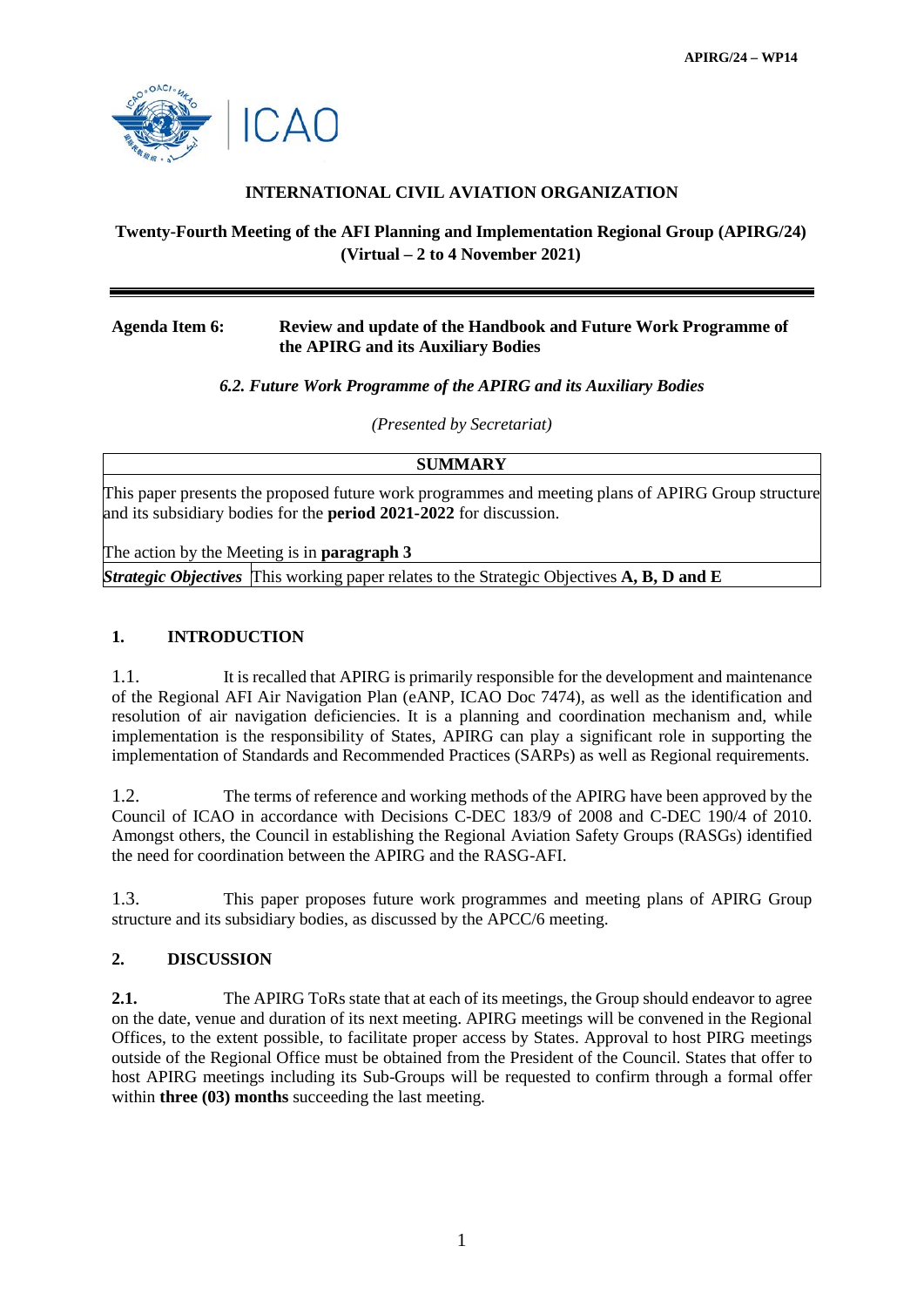**2.2.** To achieve APIRG objectives the frequency of the meetings will be on an annual basis. However, in order to safeguard coherent and orderly air navigation planning in the interest of States and airspace users in the AFI Region, the Group may determine the need for any additional meeting that may arise.

**2.3.** The Secretary of the Group shall address a convening letter for a meeting, including the agenda together with explanatory notes normally **ninety (90)** days prior to the meeting.

**2.4.** Comments from States/Organizations shall be forwarded to the applicable Regional Office **not later than ten (10) working days** prior to the meeting. The Secretariat shall prepare a working paper submitting such comments for consideration to the Group.

**2.5.** Working Papers should be made available to all interested parties as early as practicable, **preferably thirty (30) days** before the meeting at which they are intended to be considered.

**2.6.** In this regard, the Secretariat presents proposals for activities of the AAO and IIM Sub-Group, APCC and APIRG for the period up to December 2022 as indicated in the attachment to this paper.

# **3 ACTION BY THE MEETING**

3.1. The meeting is invited to:

- a) Note the information provided in this working paper; and
- b) Review, consider and endorse the future work programmes and meetings plan.

---END---